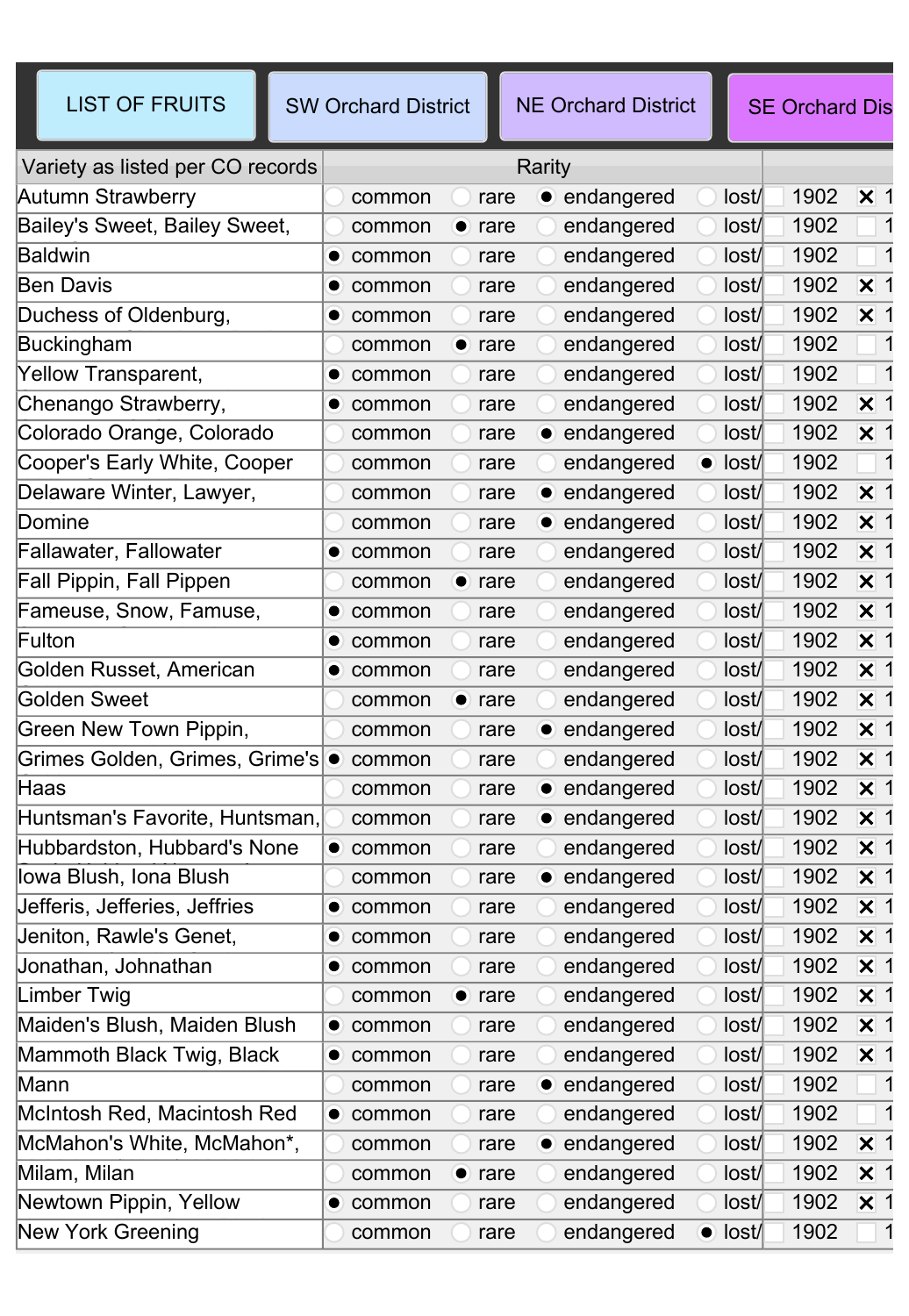| <b>LIST OF FRUITS</b>                      | <b>SW Orchard District</b>  | <b>NE Orchard District</b> |                    | <b>SE Orchard Dis</b>               |  |  |
|--------------------------------------------|-----------------------------|----------------------------|--------------------|-------------------------------------|--|--|
| Variety as listed per CO records<br>Rarity |                             |                            |                    |                                     |  |  |
| Nonesuch, None Such, Non                   | common<br>rare              | endangered                 | $\bullet$<br>lost/ | 1902                                |  |  |
| Northern Spy                               | $\bullet$ common<br>rare    | endangered                 | lost/              | 1902<br>$\overline{\mathsf{x}}$ 1   |  |  |
| Northwestern Greening, NW                  | $\bullet$ common<br>rare    | endangered                 | lost/              | 1902<br>$\mathsf{\overline{x}}$ 1   |  |  |
| Perry Russet                               | rare<br>common              | • endangered               | lost/              | 1902                                |  |  |
| Pewaukee, Peewaukee, Pewaiki               | common<br>$\bullet$ rare    | endangered                 | lost/              | 1902<br>$\overline{\mathsf{x}}$ 1   |  |  |
| Plumb's Cider, Plumb Cider,                | common<br>rare              | • endangered               | lost/              | 1902                                |  |  |
| Rambo, Rambo (Winter), Winter              | $\bullet$<br>rare<br>common | endangered                 | lost/              | 1902                                |  |  |
| Red Canada, Canada Red                     | common<br>rare              | • endangered               | lost/              | 1902                                |  |  |
| Red Winter Pearmain, Red                   | common<br>rare              | • endangered               | lost/              | 1902<br>$\mathsf{\overline{x}}$ 1   |  |  |
| Rhode Island Greening, Rhode               | rare<br>$\bullet$ common    | endangered                 | lost/              | 1902<br>$\overline{\mathsf{x}}$ 1   |  |  |
| Richard's Graft, R. Graft,                 | rare<br>common              | • endangered               | lost/              | 1902<br>$\boldsymbol{\times}$ 1     |  |  |
| Romanite                                   | common<br>rare              | • endangered               | lost/              | 1902<br>$\mathsf{\overline{x}}$ 1   |  |  |
| Rome, Rome Beauty                          | $\bullet$ common<br>rare    | endangered                 | lost/              | 1902<br>$\overline{\mathsf{x}}$ 1   |  |  |
| <b>Roxbury Russet</b>                      | $\bullet$ common<br>rare    | endangered                 | lost/              | 1902                                |  |  |
| Salome                                     | common<br>$\bullet$ rare    | endangered                 | lost/              | 1902                                |  |  |
| Shackelford, Shackleford                   | common<br>rare              | endangered                 | $\bullet$ lost     | 1902<br>$\overline{\mathsf{x}}$ 1   |  |  |
| Smith's Cider, Smith, Smiths               | $\bullet$ rare<br>common    | endangered                 | lost/              | 1902<br>$\overline{\mathsf{x}}$ 1   |  |  |
| Smokehouse                                 | $\bullet$ common<br>rare    | endangered                 | lost/              | 1902<br>$\boldsymbol{\mathsf{X}}$ 1 |  |  |
| <b>Stark</b>                               | common<br>$\bullet$<br>rare | endangered                 | lost/              | 1902<br>$\overline{\mathsf{x}}$ 1   |  |  |
| St. Lawrence, St. Lawerence                | common<br>$\bullet$ rare    | endangered                 | lost/              | 1902<br>$\times$ 1                  |  |  |
| <b>Sweet Pear</b>                          | common<br>rare              | endangered                 | $\bullet$ lost/    | 1902                                |  |  |
| Tolman Sweet, Tolman, Talman               | $\bullet$ common<br>rare    | endangered                 | lost/              | 1902<br>$\overline{\mathsf{x}}$ 1   |  |  |
| <b>Twenty Ounce, Twenty Ounce</b>          | $\bullet$ common<br>rare    | endangered                 | lost/              | 1902<br>$\boldsymbol{\mathsf{x}}$   |  |  |
| Vandevere; Vandavere Pippin*,              | $\bullet$ rare<br>common    | endangered                 | lost/              | 1902 × 1                            |  |  |
| Wagener, Wagner, Wagoner,                  | $\bullet$ common<br>rare    | endangered                 | lost/              | 1902 × 1                            |  |  |
| Walbridge, Wallbridge                      | common<br>rare              | endangered                 | $\bullet$ lost/    | 1902 $\times$ 1                     |  |  |
| Wealthy                                    | $\bullet$ common<br>rare    | endangered                 | lost/              | 1902 × 1                            |  |  |
| White Bellflower, Ortley*, Othey           | common<br>$\bullet$ rare    | endangered                 | lost/              | 1902 × 1                            |  |  |
| White Winter Pearmain, Winter              | $\bullet$ common<br>rare    | endangered                 | lost/              | 1902<br>$\boldsymbol{\mathsf{X}}$ 1 |  |  |
| Willow Twig, Willow                        | $\bullet$ rare<br>common    | endangered                 | lost/              | 1902<br>$\mathsf{X}$ 1              |  |  |
| Wine, Hay's Winter Wine,                   | common<br>rare              | endangered<br>$\bullet$    | lost/              | 1902 × 1                            |  |  |
| Winesap, Wine Sap, Fall                    | $\bullet$ common<br>rare    | endangered                 | lost/              | 1902<br>$\mathsf{x}$ 1              |  |  |
| Wolf River, Wolfe River, Woolf             | $\bullet$ common<br>rare    | endangered                 | lost/              | 1902 × 1                            |  |  |
| Yellow Bellflower, Yellow                  | $\bullet$ common<br>rare    | endangered                 | lost/              | 1902<br>$\boldsymbol{\mathsf{X}}$ 1 |  |  |
| <b>Hyslop Crab</b>                         | common<br>$\bullet$ rare    | endangered                 | lost/              | 1902<br>$\boldsymbol{\times}$ 1     |  |  |
| Martha Crab, Martha, Marth                 | common<br>rare              | • endangered               | lost/              | 1902                                |  |  |

Crab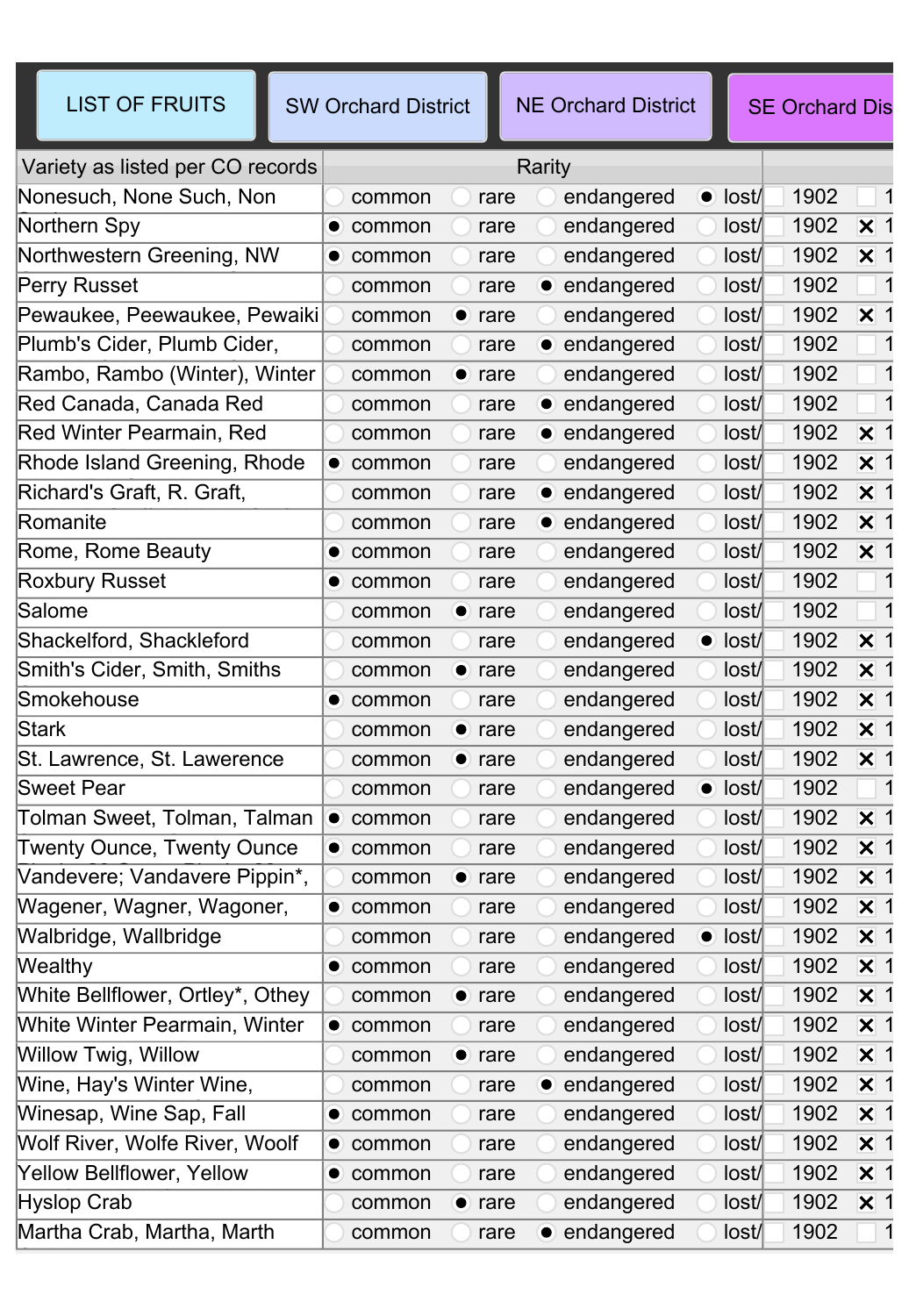| <b>LIST OF FRUITS</b>            | <b>SW Orchard District</b>  | <b>NE Orchard District</b> | <b>SE Orchard Dis</b>   |                             |  |  |
|----------------------------------|-----------------------------|----------------------------|-------------------------|-----------------------------|--|--|
| Variety as listed per CO records | Rarity                      |                            |                         |                             |  |  |
| Arkansas Black, Ark. Black       | rare<br>$\bullet$ common    | endangered                 | 1902<br>lost/           | $\mathsf{\overline{x}}$ 1   |  |  |
| <b>Delicious</b>                 | $\bullet$ common<br>rare    | endangered                 | 1902<br>lost/           |                             |  |  |
| Gano, Gane                       | rare<br>common              | • endangered               | 1902<br>lost/           | $\mathsf{\overline{x}}$ 1   |  |  |
| King David                       | common<br>rare<br>$\bullet$ | endangered                 | 1902<br>lost/           | -1                          |  |  |
| Stayman Winesap, Stayman,        | $\bullet$ common<br>rare    | endangered                 | 1902<br>lost/           |                             |  |  |
| York Imperial                    | $\bullet$ common<br>rare    | endangered                 | 1902<br>lost/           | $\mathsf{\overline{x}}$ 1   |  |  |
| Winter Banana, Banana            | rare<br>$\bullet$ common    | endangered                 | 1902<br>lost/           | -1                          |  |  |
| Beach, Apple of Commerce,        | rare<br>common              | • endangered               | 1902<br>lost/           | $\mathsf{\overline{x}}$ 1   |  |  |
| Flora Bell, Flora Belle, Flora   | common<br>rare              | endangered                 | 1902<br>$\bullet$ lost/ | $\mathsf{\overline{x}}$ 1   |  |  |
| Kinnard, Kennards Choice,        | common<br>rare<br>$\bullet$ | endangered                 | 1902<br>lost/           | -1                          |  |  |
| Oliver, Senator                  | common<br>$\bullet$ rare    | endangered                 | 1902<br>lost/           | $\mathsf{\overline{x}}$ 1   |  |  |
| Paragon                          | common<br>rare              | • endangered               | 1902<br>lost/           |                             |  |  |
| Sheepnose, Gilliflower*          | rare<br>$\bullet$ common    | endangered                 | 1902<br>lost/           | $\mathsf{\overline{x}}$ 1   |  |  |
| Collins, Champion                | common<br>rare              | • endangered               | 1902<br>lost/           | $\mathsf{\overline{x}}$ 1   |  |  |
| McAfee, Striped Sweet Pippin,    | rare<br>common              | endangered                 | 1902<br>$\bullet$ lost/ |                             |  |  |
| Missouri, Missouri Pippin, Mo.   | common<br>rare              | • endangered               | 1902<br>lost/           | $\overline{\mathsf{x}}$ 1   |  |  |
| Basket, Baskett                  | rare<br>common              | endangered                 | 1902<br>$\bullet$ lost/ | $\boldsymbol{\mathsf{X}}$ 1 |  |  |
| Beitigheimer, Bietigheimer       | common<br>rare              | • endangered               | 1902<br>lost/           |                             |  |  |
| <b>Black Ben Davis</b>           | common<br>rare              | • endangered               | 1902<br>lost/           | $\mathsf{\overline{x}}$ 1   |  |  |
| Ingram, Ingrum                   | $\bullet$ rare<br>common    | endangered                 | 1902<br>lost/           |                             |  |  |
| King, King Tompkins County,      | common<br>rare<br>$\bullet$ | endangered                 | 1902<br>lost/           | $\mathsf{\overline{x}}$ 1   |  |  |
| Limbertwig                       | common<br>$\bullet$<br>rare | endangered                 | 1902<br>lost/           | $\mathsf{\overline{x}}$ 1   |  |  |
| Spitzenburg, Esopus              | common<br>rare<br>$\bullet$ | endangered                 | lost/<br>1902           | $\times$ 1                  |  |  |
| Summer Pearmain, American        | common<br>$\bullet$ rare    | endangered                 | 1902<br>lost/           | $\vert$ 1                   |  |  |
| Thunderbolt                      | common<br>$\bullet$ rare    | endangered                 | 1902<br>lost/           | $\mathsf{X}$ 1              |  |  |
| Utter Red, Utters Red, Utter Rd. | common<br>rare              | • endangered               | 1902<br>lost/           | $\boldsymbol{\mathsf{X}}$ 1 |  |  |
| Beauty of Kent, Beauty Kent,     | common<br>rare              | endangered                 | 1902<br>$\bullet$ lost/ |                             |  |  |
| Rambo (Summer)                   | $\bullet$ common<br>rare    | endangered                 | 1902<br>lost/           | $\overline{\mathsf{x}}$ 1   |  |  |
| Romanita                         | common<br>rare              | endangered                 | 1902<br>$\bullet$ lost/ | -1                          |  |  |
| <b>Ben Maupin</b>                | common<br>rare              | endangered                 | 1902<br>$\bullet$ lost/ |                             |  |  |
| Nedd, Ned                        | common<br>rare              | endangered                 | 1902<br>$\bullet$ lost/ |                             |  |  |
| Jeneton Imperial                 | common<br>rare              | endangered                 | 1902<br>$\bullet$ lost/ |                             |  |  |
| Gollaways' Unknown               | common<br>rare              | endangered                 | 1902<br>$\bullet$ lost/ |                             |  |  |
| Wyeth, Wythe                     | common<br>rare              | endangered                 | 1902<br>$\bullet$ lost/ | $\overline{\mathsf{x}}$ 1   |  |  |
| Magnum Bonum                     | common<br>$\bullet$ rare    | endangered                 | 1902<br>lost/           | $\boldsymbol{\mathsf{X}}$ 1 |  |  |
| Fall Rambo                       | common<br>rare              | endangered                 | 1902<br>$\bullet$ lost/ |                             |  |  |